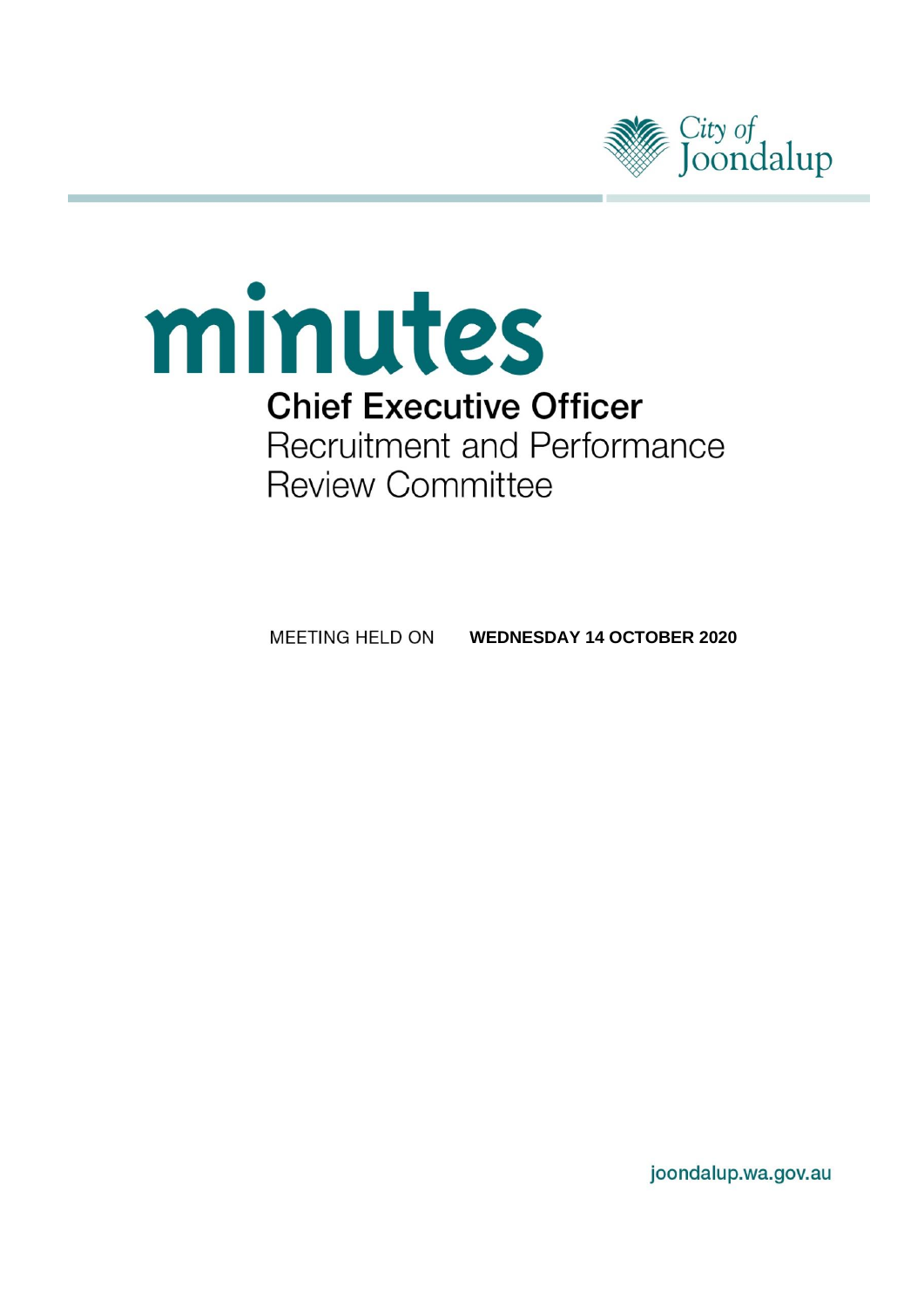# **TABLE OF CONTENTS**

| Item No. | <b>Title</b>                                                                                |   |
|----------|---------------------------------------------------------------------------------------------|---|
|          | <b>Declaration of Opening</b>                                                               | 3 |
|          | <b>Declarations of Interest</b>                                                             | 4 |
|          | Apologies / Leave of absence                                                                | 5 |
|          | <b>Confirmation of Minutes</b>                                                              | 5 |
|          | Announcements by the Presiding Member without discussion                                    | 5 |
|          | Identification of matters for which the meeting may be closed<br>to the public              | 5 |
|          | <b>Petitions and deputations</b>                                                            | 5 |
|          | <b>Reports</b>                                                                              | 6 |
| 1        | Confidential – Progression of Recruitment for Position of<br><b>Chief Executive Officer</b> | 7 |
|          | <b>Urgent Business</b>                                                                      | 9 |
|          | Motions of which previous notice has been given                                             | 9 |
|          | <b>Requests for Reports for future consideration</b>                                        | 9 |
|          | <b>Closure</b>                                                                              | 9 |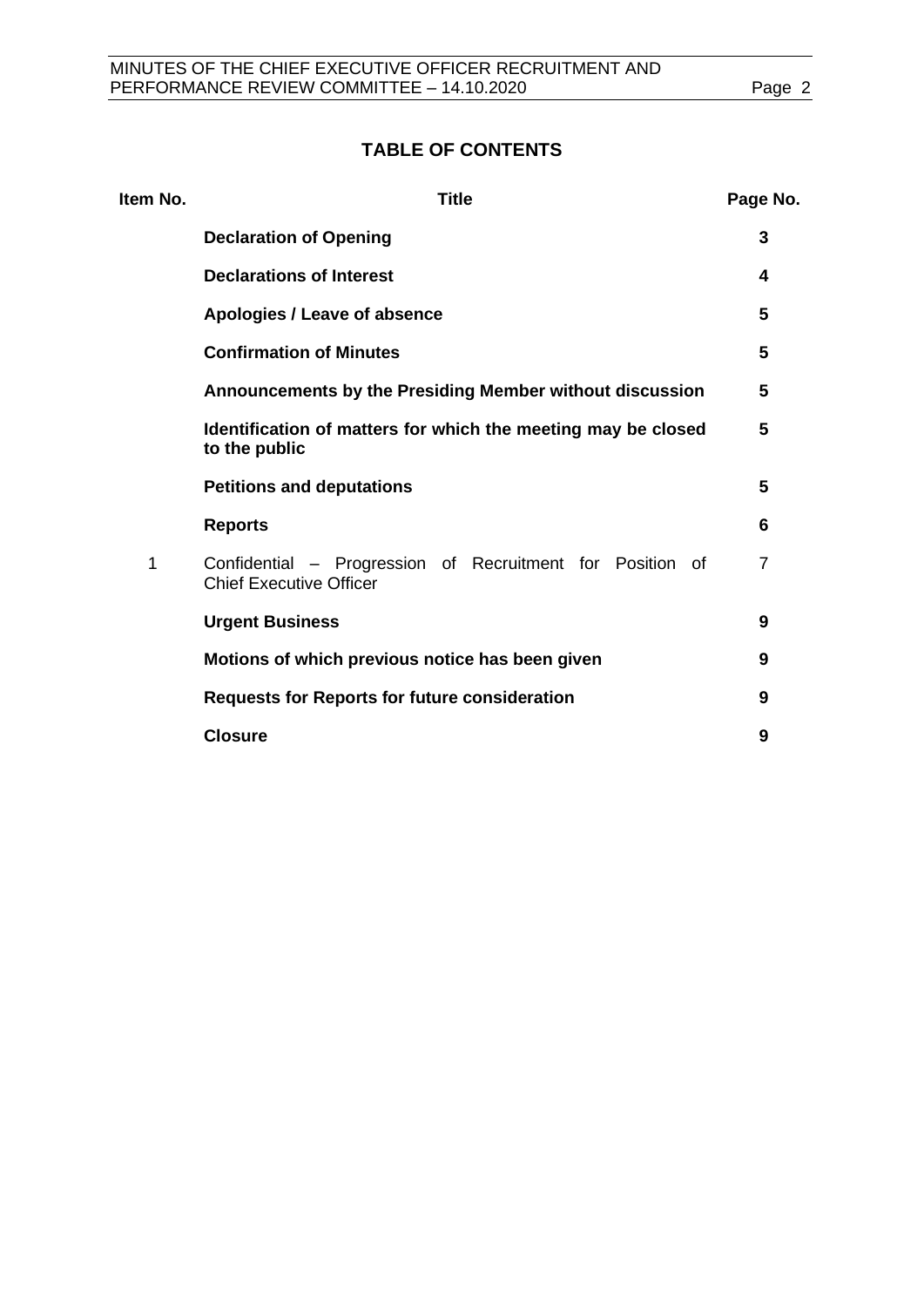# **CITY OF JOONDALUP**

#### **MINUTES OF THE CHIEF EXECUTIVE OFFICER RECRUITMENT AND PERFORMANCE REVIEW COMMITTEE MEETING HELD IN CONFERENCE ROOM 1, JOONDALUP CIVIC CENTRE, BOAS AVENUE, JOONDALUP ON WEDNESDAY 14 OCTOBER 2020.**

#### **ATTENDANCE**

#### **Committee Members**

Cr Russ Fishwick, JP *Presiding Member* Mayor Hon. Albert Jacob, JP *Deputy Presiding Member* Cr John Chester Cr Kerry Hollywood Cr Russell Poliwka Cr John Raftis Cr Philippa Taylor

#### **Observers**

Cr John Logan *until 6.48pm* Cr Tom McLean, JP

#### **Officers**

| Mr Garry Hunt      | <b>Chief Executive Officer</b>  |
|--------------------|---------------------------------|
| Mr Glenn Heaperman | Manager Human Resource Services |
| Mr Brad Sillence   | Manager Governance              |

#### **Guest**

Mr Geoff Blades **Partner**, Lester Blades

### <span id="page-2-0"></span>**DECLARATION OF OPENING**

<span id="page-2-1"></span>The Presiding Member declared the meeting open at 6.03pm.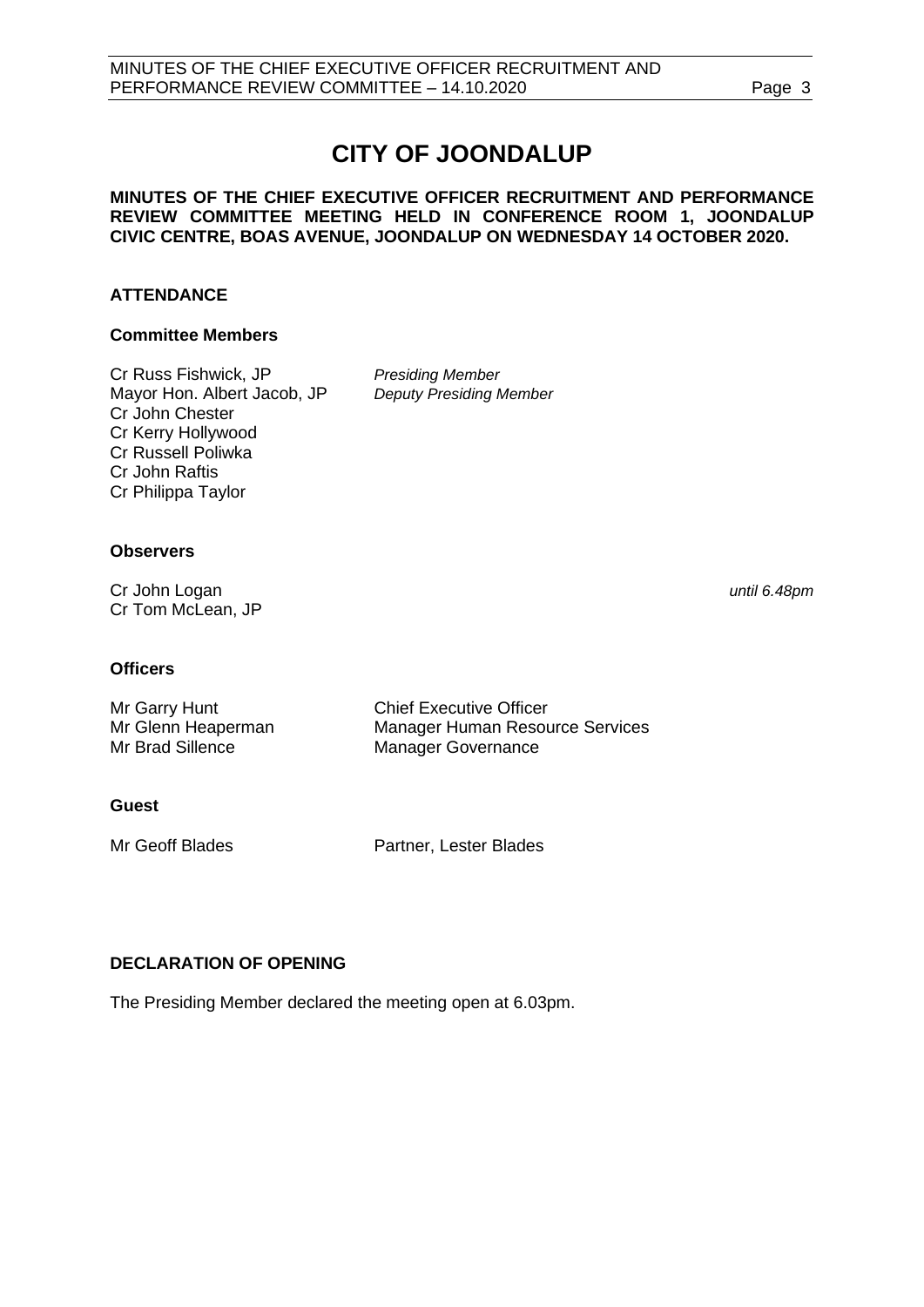#### **DECLARATIONS OF INTEREST**

#### **Disclosures of interest affecting impartiality**

Elected Members (in accordance with Regulation 11 of the *Local Government [Rules of Conduct] Regulations 2007)* and employees (in accordance with the Code of Conduct) are required to declare any interest that may affect their impartiality in considering a matter. This declaration does not restrict any right to participate in or be present during the decision-making process. The Elected Member/employee is also encouraged to disclose the nature of the interest.

| <b>Name/Position</b>      | <b>Cr Russ Fishwick, JP.</b>                                       |
|---------------------------|--------------------------------------------------------------------|
| <b>Item No./Subject</b>   | Item 1 – Confidential – Progression of Recruitment for Position of |
|                           | <b>Chief Executive Officer.</b>                                    |
| <b>Nature of interest</b> | Interest that may affect impartiality.                             |
| <b>Extent of Interest</b> | Some of the applicants are known to Cr Fishwick.                   |

| <b>Name/Position</b>      | Mayor Hon. Albert Jacob, JP.                                       |
|---------------------------|--------------------------------------------------------------------|
| <b>Item No./Subject</b>   | Item 1 – Confidential – Progression of Recruitment for Position of |
|                           | <b>Chief Executive Officer.</b>                                    |
| <b>Nature of interest</b> | Interest that may affect impartiality.                             |
| <b>Extent of Interest</b> | Some of the applicants are known to Mayor Jacob.                   |

| <b>Name/Position</b>      | <b>Cr John Chester.</b>                                            |
|---------------------------|--------------------------------------------------------------------|
| <b>Item No./Subject</b>   | Item 1 - Confidential - Progression of Recruitment for Position of |
|                           | <b>Chief Executive Officer.</b>                                    |
| <b>Nature of interest</b> | Interest that may affect impartiality.                             |
| <b>Extent of Interest</b> | Some of the applicants are known to Cr Chester.                    |
|                           |                                                                    |

| Cr Kerry Hollywood.                                                |
|--------------------------------------------------------------------|
| Item 1 - Confidential - Progression of Recruitment for Position of |
| <b>Chief Executive Officer.</b>                                    |
| Interest that may affect impartiality.                             |
| One of the applicants is known to Cr Hollywood.                    |
|                                                                    |

| <b>Name/Position</b>      | Cr Tom McLean, JP.                                                 |
|---------------------------|--------------------------------------------------------------------|
| <b>Item No./Subject</b>   | Item 1 - Confidential - Progression of Recruitment for Position of |
|                           | <b>Chief Executive Officer.</b>                                    |
| <b>Nature of interest</b> | Interest that may affect impartiality.                             |
| <b>Extent of Interest</b> | Some of the applicants are known to Cr McLean.                     |
|                           |                                                                    |

| <b>Name/Position</b>      | Cr Philippa Taylor.                                                |
|---------------------------|--------------------------------------------------------------------|
| <b>Item No./Subject</b>   | Item 1 - Confidential - Progression of Recruitment for Position of |
|                           | <b>Chief Executive Officer.</b>                                    |
| <b>Nature of interest</b> | Interest that may affect impartiality.                             |
| <b>Extent of Interest</b> | Some of the candidates are known to Cr Taylor.                     |

| <b>Name/Position</b>      | Mr Garry Hunt, Chief Executive Officer.                            |
|---------------------------|--------------------------------------------------------------------|
| Item No./Subject          | Item 1 - Confidential - Progression of Recruitment for Position of |
|                           | <b>Chief Executive Officer.</b>                                    |
| <b>Nature of interest</b> | Interest that may affect impartiality.                             |
| <b>Extent of Interest</b> | Some of the applicants are known to Mr Hunt.                       |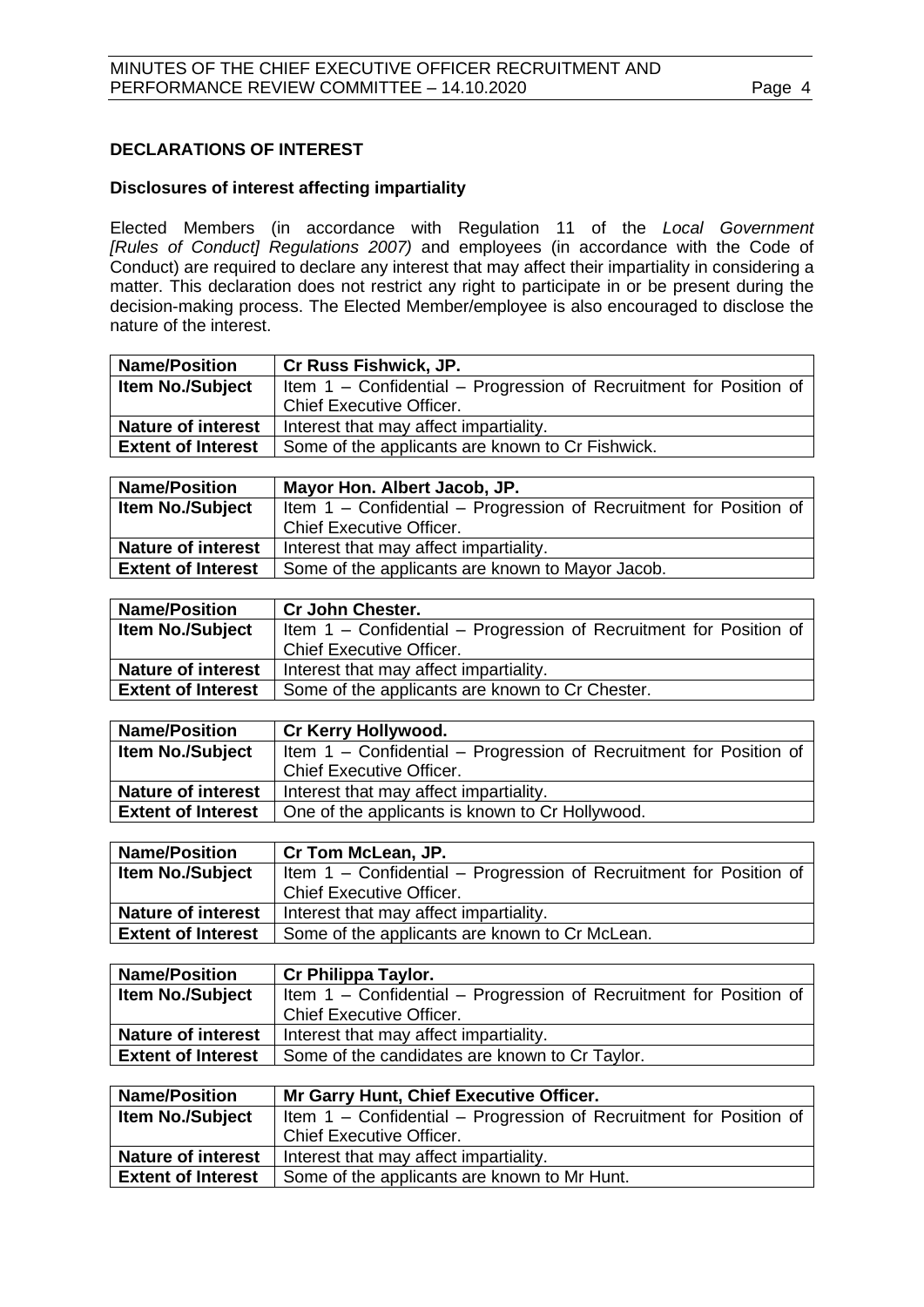| <b>Name/Position</b>      | Mr Garry Hunt, Chief Executive Officer.                                 |
|---------------------------|-------------------------------------------------------------------------|
| Item No./Subject          | Item 1 - Confidential - Progression of Recruitment for Position of      |
|                           | <b>Chief Executive Officer.</b>                                         |
| <b>Nature of interest</b> | Interest that may affect impartiality.                                  |
| <b>Extent of Interest</b> | Mr Hunt is the current Chief Executive Officer. His contract expires on |
|                           | 18 December 2020 and is not an applicant.                               |

#### <span id="page-4-0"></span>**APOLOGIES / LEAVE OF ABSENCE**

Nil.

#### <span id="page-4-1"></span>**CONFIRMATION OF MINUTES**

#### MINUTES OF THE CHIEF EXECUTIVE OFFICER RECRUITMENT AND PERFORMANCE REVIEW COMMITTEE HELD ON 21 SEPTEMBER 2020

**MOVED Mayor Jacob, SECONDED Cr Taylor that the minutes of the meeting of the Chief Executive Officer Recruitment and Performance Review Committee held on 21 September 2020 be confirmed as a true and correct record.**

#### **The Motion was Put and CARRIED (7/0)**

**In favour of the Motion:** Cr Fishwick, Mayor Jacob, Crs Chester, Hollywood, Poliwka, Raftis and Taylor.

#### **ANNOUNCEMENTS BY THE PRESIDING MEMBER WITHOUT DISCUSSION**

Nil.

#### <span id="page-4-2"></span>**IDENTIFICATION OF MATTERS FOR WHICH THE MEETING MAY BE CLOSED TO THE PUBLIC**

In accordance with Clause 5.2 of the City's *Meeting Procedures Local Law 2013*, this meeting was not open to the public.

#### <span id="page-4-3"></span>**PETITIONS AND DEPUTATIONS**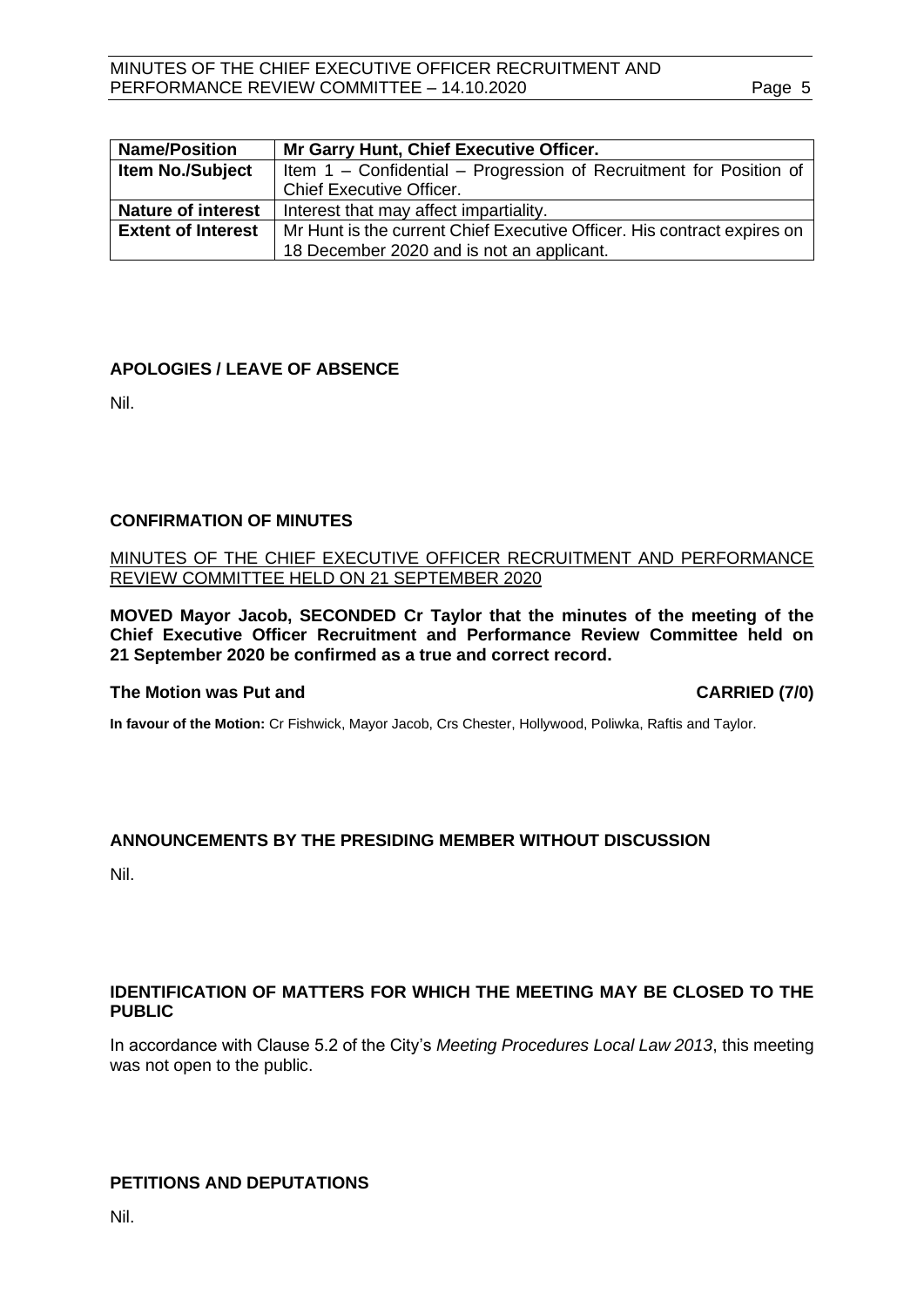# <span id="page-5-0"></span>**REPORTS**

## **Disclosures of interest affecting impartiality**

| <b>Name/Position</b>      | Cr Russ Fishwick, JP.                                                                                 |  |  |  |  |
|---------------------------|-------------------------------------------------------------------------------------------------------|--|--|--|--|
| Item No./Subject          | Item 1 - Confidential - Progression of Recruitment for Position of                                    |  |  |  |  |
|                           | Chief Executive Officer.                                                                              |  |  |  |  |
| <b>Nature of interest</b> | Interest that may affect impartiality.                                                                |  |  |  |  |
| <b>Extent of Interest</b> | Some of the applicants are known to Cr Fishwick.                                                      |  |  |  |  |
|                           |                                                                                                       |  |  |  |  |
| <b>Name/Position</b>      | Mayor Hon. Albert Jacob, JP.                                                                          |  |  |  |  |
| Item No./Subject          | Item 1 - Confidential - Progression of Recruitment for Position of                                    |  |  |  |  |
| <b>Nature of interest</b> | Chief Executive Officer.                                                                              |  |  |  |  |
| <b>Extent of Interest</b> | Interest that may affect impartiality.<br>Some of the applicants are known to Mayor Jacob.            |  |  |  |  |
|                           |                                                                                                       |  |  |  |  |
| <b>Name/Position</b>      | Cr John Chester.                                                                                      |  |  |  |  |
| <b>Item No./Subject</b>   | Item 1 - Confidential - Progression of Recruitment for Position of                                    |  |  |  |  |
|                           | Chief Executive Officer.                                                                              |  |  |  |  |
| <b>Nature of interest</b> | Interest that may affect impartiality.                                                                |  |  |  |  |
| <b>Extent of Interest</b> | Some of the applicants are known to Cr Chester.                                                       |  |  |  |  |
|                           |                                                                                                       |  |  |  |  |
| <b>Name/Position</b>      | Cr Kerry Hollywood.                                                                                   |  |  |  |  |
| <b>Item No./Subject</b>   | Item 1 - Confidential - Progression of Recruitment for Position of                                    |  |  |  |  |
| <b>Nature of interest</b> | Chief Executive Officer.                                                                              |  |  |  |  |
| <b>Extent of Interest</b> | Interest that may affect impartiality.<br>One of the applicants is known to Cr Hollywood.             |  |  |  |  |
|                           |                                                                                                       |  |  |  |  |
| <b>Name/Position</b>      | Cr Tom McLean, JP.                                                                                    |  |  |  |  |
| Item No./Subject          | Item 1 - Confidential - Progression of Recruitment for Position of                                    |  |  |  |  |
|                           | <b>Chief Executive Officer.</b>                                                                       |  |  |  |  |
| <b>Nature of interest</b> | Interest that may affect impartiality.                                                                |  |  |  |  |
| <b>Extent of Interest</b> | Some of the applicants are known to Cr McLean.                                                        |  |  |  |  |
|                           |                                                                                                       |  |  |  |  |
| <b>Name/Position</b>      | Cr Philippa Taylor.                                                                                   |  |  |  |  |
| Item No./Subject          | Item 1 - Confidential - Progression of Recruitment for Position of<br><b>Chief Executive Officer.</b> |  |  |  |  |
| <b>Nature of interest</b> | Interest that may affect impartiality.                                                                |  |  |  |  |
| <b>Extent of Interest</b> | Some of the candidates are known to Cr Taylor.                                                        |  |  |  |  |
|                           |                                                                                                       |  |  |  |  |
| <b>Name/Position</b>      | Mr Garry Hunt, Chief Executive Officer.                                                               |  |  |  |  |
| Item No./Subject          | Item 1 - Confidential - Progression of Recruitment for Position of                                    |  |  |  |  |
|                           | Chief Executive Officer.                                                                              |  |  |  |  |
| <b>Nature of interest</b> | Interest that may affect impartiality.                                                                |  |  |  |  |
| <b>Extent of Interest</b> | Some of the applicants are known to Mr Hunt.                                                          |  |  |  |  |
|                           |                                                                                                       |  |  |  |  |
| <b>Name/Position</b>      | Mr Garry Hunt, Chief Executive Officer.                                                               |  |  |  |  |
| Item No./Subject          | Item 1 - Confidential - Progression of Recruitment for Position of<br>Chief Executive Officer.        |  |  |  |  |
| <b>Nature of interest</b> | Interest that may affect impartiality.                                                                |  |  |  |  |
|                           | Mr Hunt is the current Chief Executive Officer. His contract expires on                               |  |  |  |  |
| <b>Extent of Interest</b> |                                                                                                       |  |  |  |  |
|                           |                                                                                                       |  |  |  |  |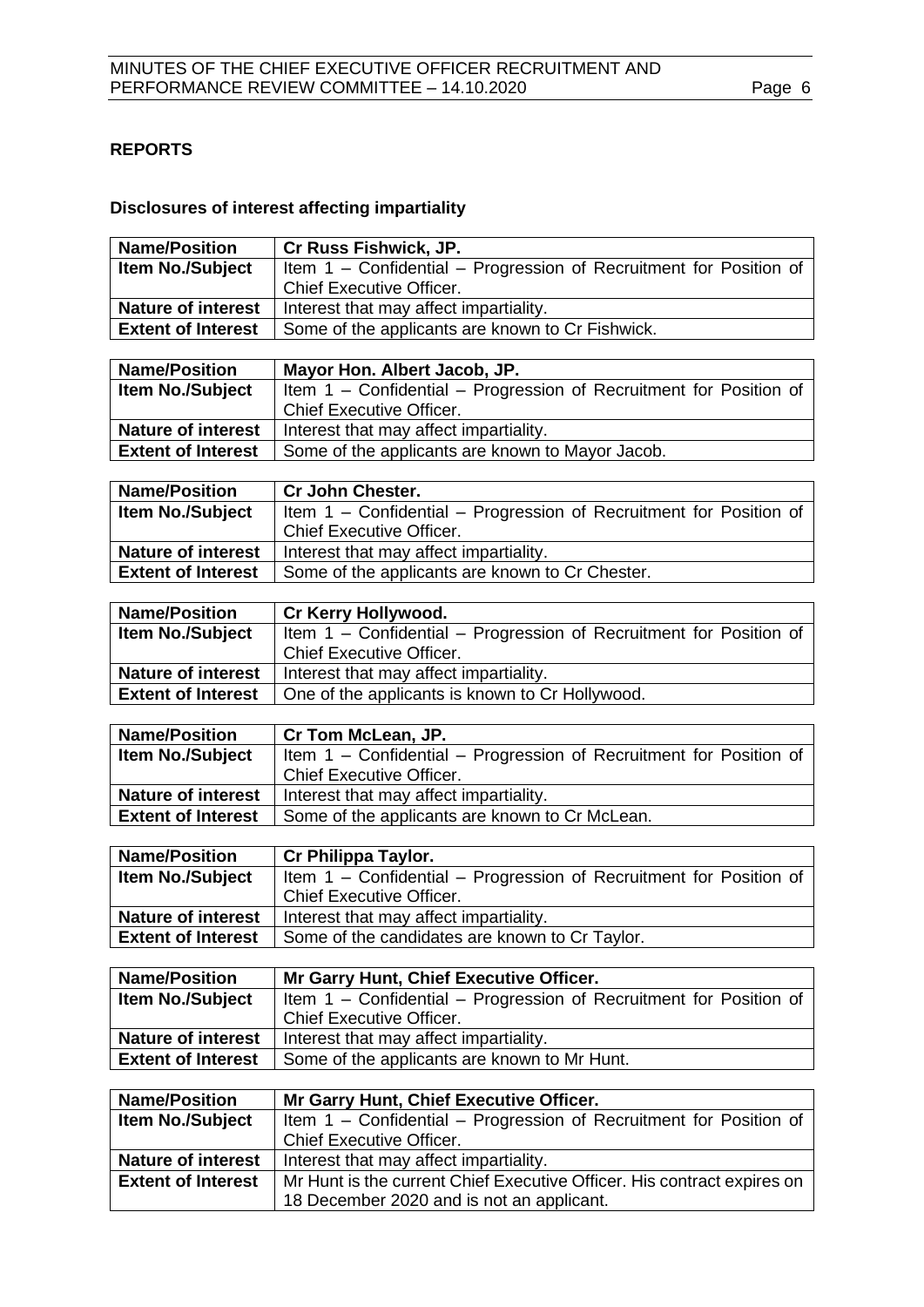<span id="page-6-0"></span>

| <b>ITEM1</b>                          | <b>CONFIDENTIAL</b><br><b>RECRUITMENT</b><br><b>EXECUTIVE OFFICER</b> | <b>FOR</b>                                                                                                                                                                                                                           | <b>PROGRESSION</b><br><b>POSITION</b> | <b>OF</b> | <b>OF</b><br><b>CHIEF</b> |
|---------------------------------------|-----------------------------------------------------------------------|--------------------------------------------------------------------------------------------------------------------------------------------------------------------------------------------------------------------------------------|---------------------------------------|-----------|---------------------------|
| <b>WARD</b>                           | All                                                                   |                                                                                                                                                                                                                                      |                                       |           |                           |
| <b>RESPONSIBLE</b><br><b>DIRECTOR</b> |                                                                       | Mr Garry Hunt<br>Office of the CEO                                                                                                                                                                                                   |                                       |           |                           |
| <b>FILE NUMBER</b>                    | 74574                                                                 |                                                                                                                                                                                                                                      |                                       |           |                           |
| <b>ATTACHMENTS</b>                    |                                                                       | Attachment 1<br><b>Applicant Recommendation Reports</b><br><b>Attachment 2</b><br><b>Draft Employment Contract</b><br>(Please Note: The Report and Attachments are confidential<br>and will appear in the official Minute Book only) |                                       |           |                           |
|                                       |                                                                       |                                                                                                                                                                                                                                      |                                       |           |                           |
| <b>AUTHORITY / DISCRETION</b>         |                                                                       | Executive - The substantial direction setting and oversight<br>role of Council, such as adopting plans and reports,<br>accepting tenders, directing operations, setting and<br>amending budgets.                                     |                                       |           |                           |

This report is confidential in accordance with Section 5.23(2)(e)(iii) of the *Local Government Act 1995*, which permits the meeting to be closed to the public for business relating to the following:

*Information about the business, professional, commercial or financial affairs of a person.*

A full report was provided to Elected Members under separate cover. The report is not for publication.

#### **OFFICER'S RECOMMENDATION**

That the Chief Executive Officer Recruitment and Performance Review Committee CONSIDERS:

- 1 which option to progress to recruit a person to the position of Chief Executive Officer, as detailed in this Report;
- 2 whether any changes are required to the draft Employment Contract of the Chief Executive Officer.

**MOVED Cr Poliwka, SECONDED Cr Chester that the Chief Executive Officer Recruitment and Performance Review Committee SELECTS Option 3 as detailed in this Report to progress the recruitment of a person to the position of Chief Executive Officer.**

#### **The Motion was Put and CARRIED (7/0)**

**In favour of the Motion:** Cr Fishwick, Mayor Jacob, Crs Chester, Hollywood, Poliwka, Raftis and Taylor.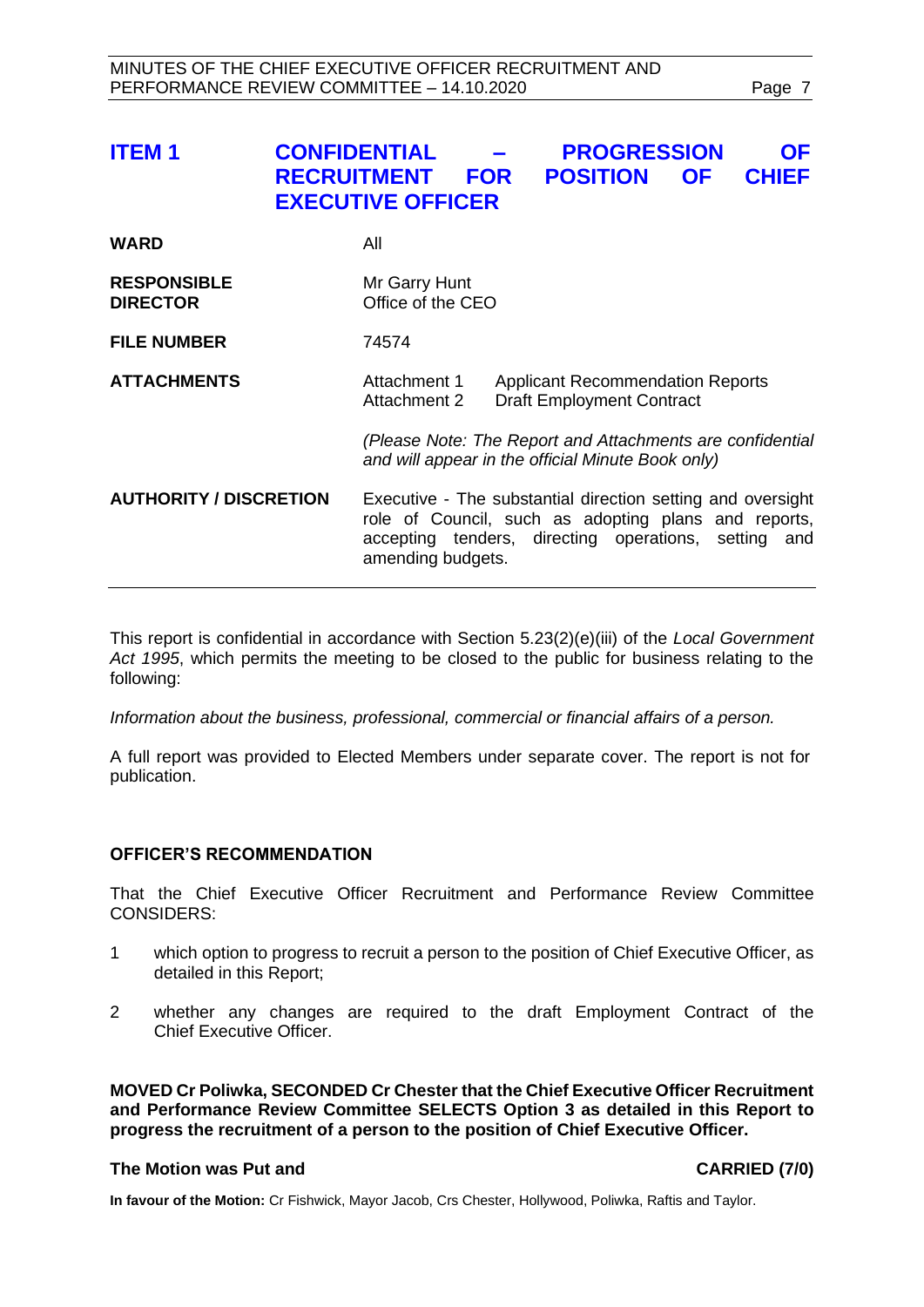**MOVED Cr Poliwka, SECONDED Cr Hollywood that the Chief Executive Officer Recruitment and Performance Review Committee IS SATISFIED with the current draft Employment Contract of the Chief Executive Officer as adopted by Council at its Special Meeting held on 29 September 2020 (JSC08-09/20 refers) and as detailed in Attachment 2 to this Report.**

#### **The Motion was Put and CARRIED (6/1)**

**In favour of the Motion:** Cr Fishwick, Mayor Jacob, Crs Chester, Hollywood, Poliwka and Taylor. **Against the Motion:** Cr Raftis.

*Cr Logan left the meeting room at 6.48pm.*